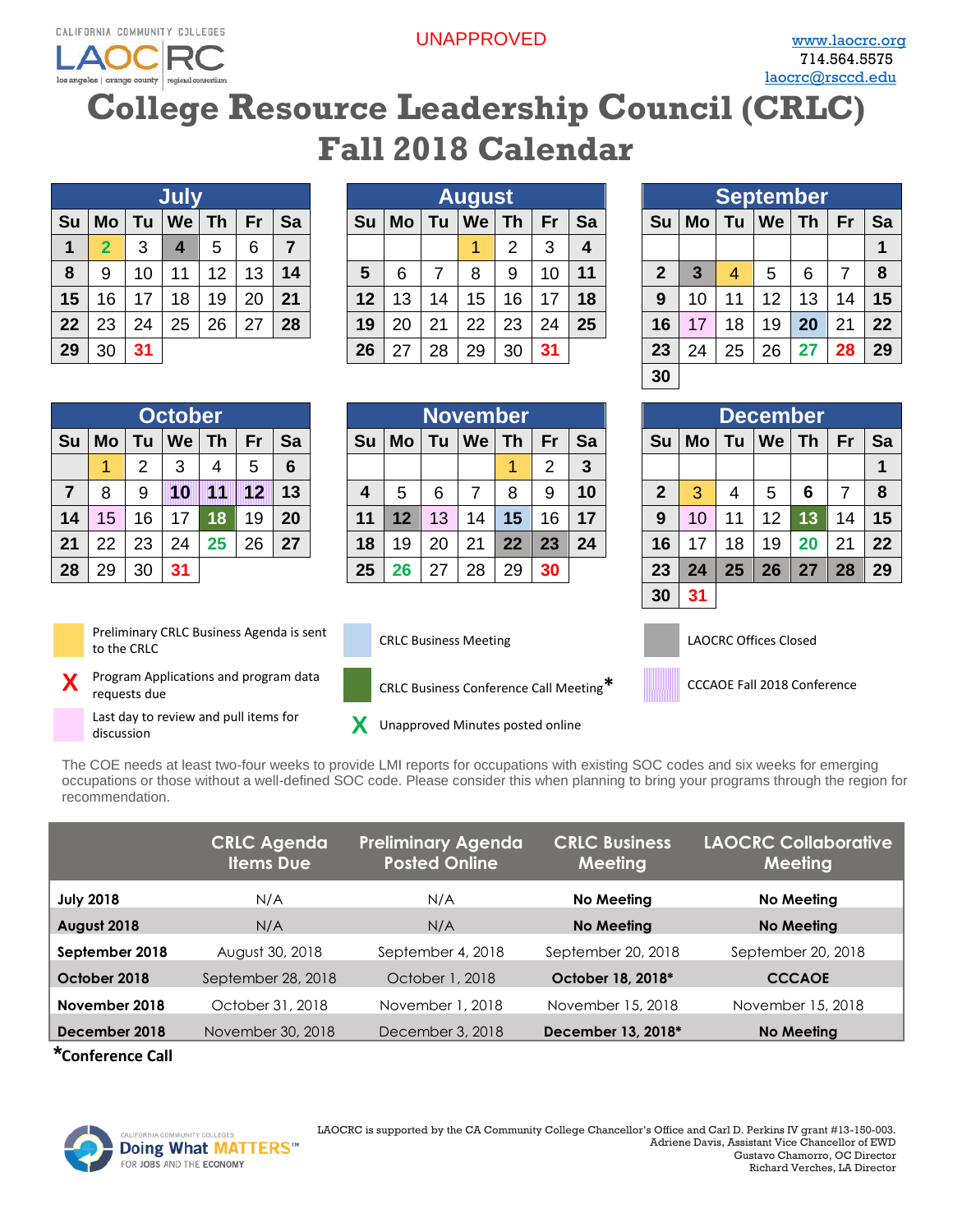

## **College Resource Leadership Council (CRLC) Spring 2019 Calendar**

|    |           |    | January        |           |    |    |
|----|-----------|----|----------------|-----------|----|----|
| Su | <b>Mo</b> | Tu | We             | <b>Th</b> | Fr | Sa |
|    |           | 1  | $\overline{2}$ | 3         | 4  | 5  |
| 6  |           | 8  | 9              | 10        | 11 | 12 |
| 13 | 14        | 15 | 16             | 17        | 18 | 19 |
| 20 | 21        | 22 | 23             | 24        | 25 | 26 |
| 27 | 28        | 29 | 30             | 31        |    |    |

|    |              |    | <b>January</b> |    |    |    |    |    |    | February |    |    |    |    |    |    | <b>March</b> |    |    |                |
|----|--------------|----|----------------|----|----|----|----|----|----|----------|----|----|----|----|----|----|--------------|----|----|----------------|
| Su | Mo           |    | We             | Τh | Fr | Sa | Su | Mo | Τu | We       | Τh | Fr | Sa | Su | Mo | Tu | We           | Th | Fr | Sa             |
|    |              |    | ာ              | 3  |    | 5  |    |    |    |          |    |    | 2  |    |    |    |              |    | 4  | $\overline{2}$ |
| 6  |              | 8  | 9              | 10 | 11 | 12 |    | 4  | 5  | 6        |    | 8  | 9  | 3  |    | 5  | 6            |    | 8  | -9             |
| 13 | $ 14\rangle$ | 5  | 16             | 17 | 18 | 19 | 10 | 11 | 12 | 13       | 14 | 15 | 16 | 10 |    | 12 | 13           | 14 | 15 | 16             |
| 20 | 21           | 22 | 23             | 24 | 25 | 26 | 17 | 18 | 19 | 20       | 21 | 22 | 23 | 17 | 18 | 19 | 20           | 21 | 22 | 23             |
| 27 | 28           | 29 | 30             | 31 |    |    | 24 | 25 | 26 | 27       | 28 |    |    | 24 | 25 | 26 | 27           | 28 | 29 | 30             |

|              |    |    | March |           |    |                |
|--------------|----|----|-------|-----------|----|----------------|
| Su           | Mo | Tu | We    | <b>Th</b> | Fr | Sa             |
|              |    |    |       |           | 1  | $\overline{2}$ |
| $\mathbf{3}$ | 4  | 5  | 6     | 7         | 8  | 9              |
| 10           | 11 | 12 | 13    | 14        | 15 | 16             |
| 17           | 18 | 19 | 20    | 21        | 22 | 23             |
| 24           | 25 | 26 | 27    | 28        | 29 | 30             |
| 31           |    |    |       |           |    |                |

|                |    |    | June |           |    |    |
|----------------|----|----|------|-----------|----|----|
| Su             | Mo | Tu | We   | <b>Th</b> | Fr | Sa |
|                |    |    |      |           |    |    |
| $\overline{2}$ | 3  | 4  | 5    | 6         | 7  | 8  |
| 9              | 10 | 11 | 12   | 13        | 14 | 15 |
| 16             | 17 | 18 | 19   | 20        | 21 | 22 |
| 23             | 24 | 25 | 26   | 27        | 28 | 29 |
| 30             |    |    |      |           |    |    |

|    |    |    | April     |           |    |    |    |    |    |                 |                  |                 |                         |             |    |    | <b>June</b> |                 |           |              |
|----|----|----|-----------|-----------|----|----|----|----|----|-----------------|------------------|-----------------|-------------------------|-------------|----|----|-------------|-----------------|-----------|--------------|
| Su | Mo | Tu | <b>We</b> | <b>Th</b> | Fr | Sa | Su | Mo | Tu | $\mathsf{I}$ We | Th               | Fr              | Sa                      | Su          | Mo | Tu | We          | Th              | <b>Fr</b> | Sa           |
|    |    | っ  | З         | 4         | 15 | 6  |    |    |    |                 | $\boldsymbol{2}$ | 3               | $\overline{\mathbf{4}}$ |             |    |    |             |                 |           | $\mathbf{1}$ |
|    | 8  | 9  | 10        | 11        | 12 | 13 | 5  | 6  |    | 8               | 9                | 10 <sup>°</sup> | 11                      | $\mathbf 2$ | 3  | 4  | 5           | 6               |           | 8            |
| 14 | 15 | 16 | 17        | 18        | 19 | 20 | 12 | 13 | 14 | 15              | 16               | 17              | 18                      | 9           | 10 | 11 | 12          | 13 <sup>7</sup> | 14        | 15           |
| 21 | 22 | 23 | 24        | 25        | 26 | 27 | 19 | 20 | 21 | 22              | 23               | 24              | 25                      | 16          | 17 | 18 | 19          | 20              | 21        | 22           |
| 28 | 29 | 30 |           |           |    |    | 26 | 27 | 28 | 29              | 30               | 31              |                         | 23          | 24 | 25 | 26          | 27              | 28        | 29           |

|                 |    |    |     |    |    |    |         |    |    |    |    |    |    |    |    |    | June |    |    |                |
|-----------------|----|----|-----|----|----|----|---------|----|----|----|----|----|----|----|----|----|------|----|----|----------------|
| ີນ I            | Mo | Tu | We  | Τh | Fr | Sa | Su      | Mo | Tu | We | Τh | Fr | Sa | Su | Mo | Tu | We   | Τh | Fr | $\mathsf{S}$   |
|                 |    | ົ  | Iß. | И. | 5  | 6  |         |    |    |    | 2  | 3  | 4  |    |    |    |      |    |    |                |
|                 | 8  | 9  | 10  | 11 | 12 | 13 | 5       | 6  |    | 8  | 9  | 10 | 11 | 2  | 3  | Δ  | 5    | 6  |    | 8              |
| $\overline{4}$  | 15 | 16 | 17  | 18 | 19 | 20 | $12 \,$ | 13 | 14 | 15 | 16 | 17 | 18 | 9  | 10 | 11 | 12   | 13 | 14 | 1!             |
| $\overline{21}$ | 22 | 23 | 24  | 25 | 26 | 27 | 19      | 20 | 21 | 22 | 23 | 24 | 25 | 16 | 17 | 18 | 19   | 20 | 21 | 2 <sup>2</sup> |
| 28              | 29 | 30 |     |    |    |    | 26      | 27 | 28 | 29 | 30 | 31 |    | 23 | 24 | 25 | 26   | 27 | 28 | 2 <sup>1</sup> |



**X**

Preliminary CRLC Business Agenda is sent The CRLC CRLC CRLC CRLC CRLC CRLC CRLC Business Meeting LAOCRC Offices Closed<br>The CRLC CRLC CRLC CRLC CRLC CRLC Business Meeting

Program Applications and program data requests due CRLC Business Conference Call Meeting**\*** CCCAOE Spring 2019 Conference

Last day to review and pull items for Last day to review and pull items for **X** Unapproved Minutes posted online discussion





The COE needs at least two-four weeks to provide LMI reports for occupations with existing SOC codes and six weeks for emerging occupations or those without a well-defined SOC code. Please consider this when planning to bring your programs through the region for recommendation.

|                   | <b>CRLC Agenda</b><br><b>Items Due</b> | <b>Preliminary Agenda</b><br><b>Posted Online</b> | <b>CRLC Business</b><br>Meeting | <b>LAOCRC Collaborative</b><br>Meeting |
|-------------------|----------------------------------------|---------------------------------------------------|---------------------------------|----------------------------------------|
| January 2019      | December 31, 2019                      | January 2, 2019                                   | January 17, 2019                | January 17, 2019                       |
| February 2019     | January 31, 2019                       | February 1, 2019                                  | February 21, 2019               | February 21, 2019                      |
| <b>March 2019</b> | February 28, 2019                      | March 1, 2019                                     | March 21, 2019                  | March 21, 2019                         |
| <b>April 2019</b> | March 28, 2019                         | April 1, 2019                                     | April 18, 2019*                 | <b>CCCAOE</b>                          |
| May 2019          | April 30, 2019                         | May 1, 2019                                       | May 16, 2019                    | May 16, 2019                           |
| <b>June 2019</b>  | May 31, 2019                           | June 3, 2019                                      | June 20, 2019                   | June 20, 2019                          |

**\*Conference Call**